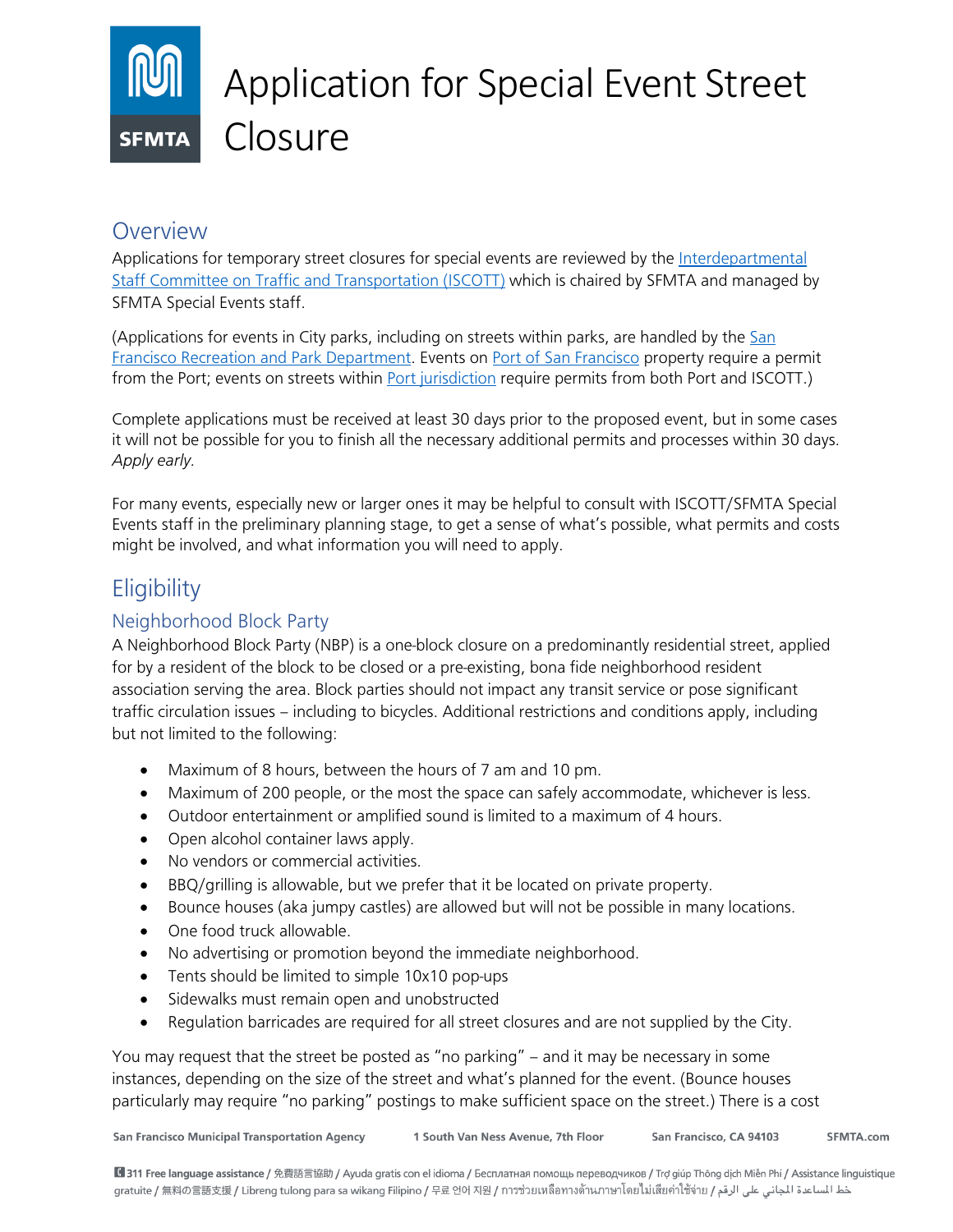

associated with this that can run to hundreds of dollars depending on the extent of the requested or necessary postings, and the request must be submitted *at least two weeks* in advance of the closure date. We tend to feel that posting "no parking"– and especially any towing of vehicles – is not ideal for neighborhood block parties, and encourage applicants to pursue informal options, such as planning an event that doesn't require "no parking" posting and flyering the block a couple times in the week prior to ask people to move their cars off the street for the event.

Some local access for cars must be maintained. Any vehicles left on the street after the closure starts must be allowed to exit by being escorted safely through the event and out through the barricades. However, cars should not be allowed into the closure area to park on the street once the block party has started. Vehicles must always be allowed in or out – again, with an escort – for any off-street parking – garages and lots – so driveways in use can't be blocked by your block party setup.

A site plan/diagram must be submitted along with your application. The drawing should show the entire block to be closed and detail any major elements involving objects and stuff in the street such as game equipment or barbecues, tables, 10x10 popup tents and/or bounce houses. Maps, computer drawing programs, or hand drawings are all acceptable forms for submission as long as the required elements are included with correct dimensions and to scale.

The following will need to be shown on all the block party site plan:

- A 14-foot emergency access clear zone free of any and all objects, though people may occupy this space (including for things like games, dancing, sports, etc.).
- Barricades at both ends of the block.
- Bounce house, if any, to scale and where it will be located
- Areas in which you will setup any objects, such as tables, grills. 10x10 tents shown, with dimensions.
- Anything else to be placed in the street or on the sidewalk.

Please make sure to clearly label all elements of the site plan including areas that will have local access during the event. If you will be requesting any "no parking" posting, please indicate where.

Note that the permit for a block party is just to close the street and does not change other City regulations. Additional permits (with additional fees) may be required depending on the activities at your event, though a typical block party should require nothing beyond the street closure permit and, in many but not all cases, the sound/entertainment permit.

## Community Non-Profit Event

Community Non-Profit Event permits are intended for medium-sized events that bring a community together for activities or celebration and that are free and open to the public. Applications should be from and in support of: bona fide nonprofits operating in the community where the closure is being requested; City departments or agencies; churches or other religious institutions, or non-religious institutions of a similar nature; public school PTAs or other organizations related to or supporting the neighborhood public schools. Examples include the Mission Neighborhood Health Center holiday party,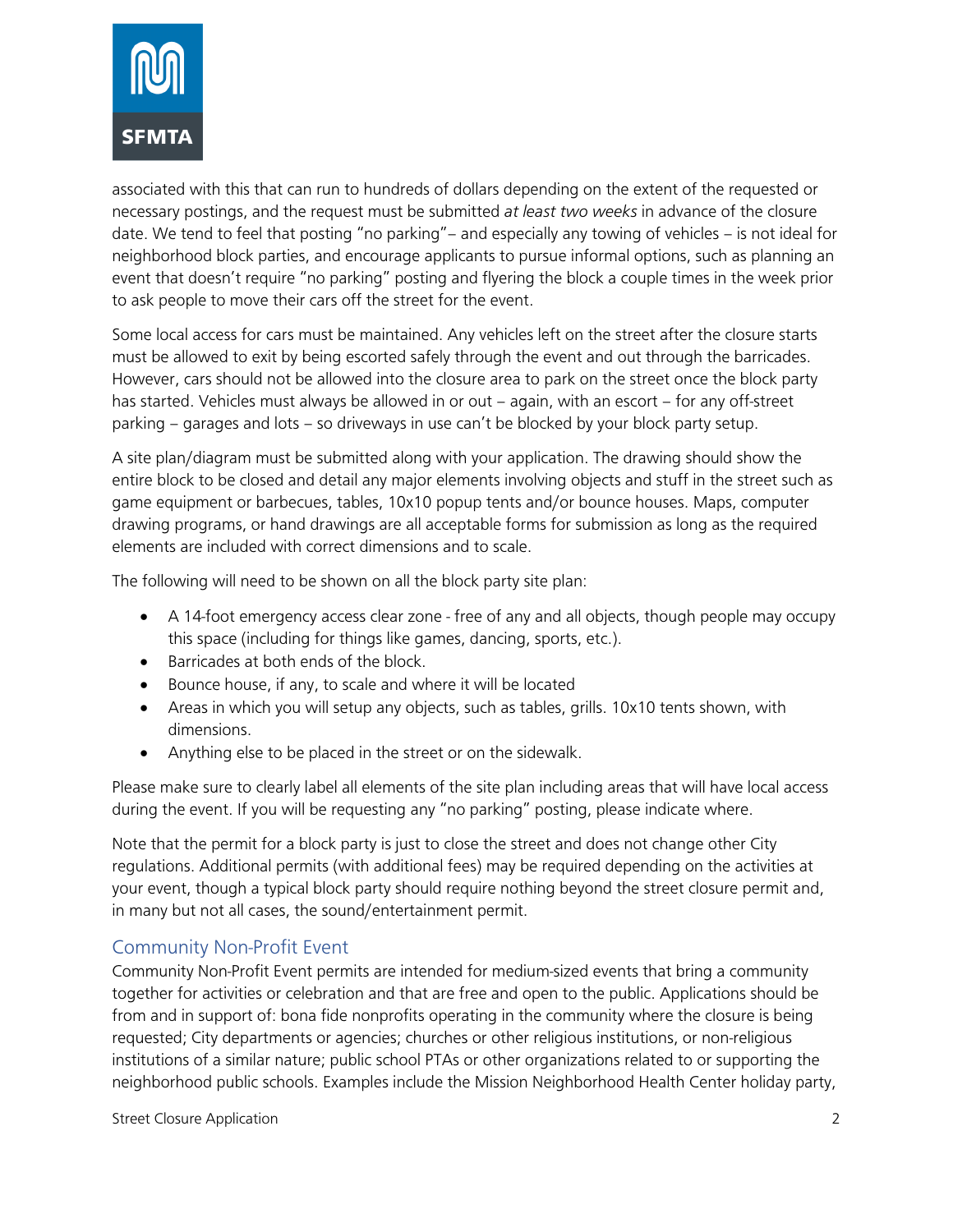

Cameron House Carnival, SFPL's Día de los Niños/Día de los Libros, and Argonne Elementary's annual school festival. They are restricted to a maximum of two blocks, with no closed intersections, and should not involve any significant impact to transit service or traffic circulation. Additional restrictions and conditions apply, including but not limited to the following:

- Maximum of 500 people, or the most the space can safely accommodate, whichever is less.
- No alcohol consumption.
- No commercial vending. Not intended to support business entities.
- Food and beverage vending to serve attendees is okay. Food trucks allowable.
- Bounce houses (aka jumpy castles) are allowed but will not be possible in all locations.
- Advertising to community only.
- No tents beyond simple 10x10 pop-ups allowed.
- With some limited exceptions, sidewalks should remain open and unobstructed.
- Regulation barricades are required for all street closures and are not supplied by the City.

You will likely want to request that the street be posted as "no parking" – and it may be necessary in some instances, depending on the size of the street and/or what's planned for the event. (Bounce houses and stages particularly may require "no parking" postings to make sufficient space on the street.) There is a cost associated with this that can run to hundreds of dollars per block depending on the extent of the requested or necessary postings, and the request must be submitted *at least two weeks* in advance of the closure date. Obviously, towing someone's car is something to be avoided wherever possible, and we strongly encourage applicants to post notices on the block(s) and flyers on all cars parked there a couple times in the weeks prior to give people advance notice and encourage them to park elsewhere for the event, even if you will not tow.

Some local access must be maintained. Any vehicles left on the street after the closure starts that are not towed must be allowed to exit by being escorted safely through the event and out through the barricades. However, cars should not be allowed into the closure area to park on the street once the event closure has begun. Vehicles must always be allowed in or out – again, with an escort – for any off-street parking – garages and lots – so driveways in use can't be blocked by your event setup.

A to-scale site plan/diagram showing the required 14' emergency access lane and all elements and objects on the street or sidewalk with dimensions must be submitted along with your application. Please consult information sheet on site plan requirements for detailed information.

The following will need to be shown on all street closure site plans:

- A 14-foot emergency access clear zone free of any and all objects, though people may occupy this space (including for things like games, dancing, sports, etc.).
- Barricades at both ends of the block.
- Bounce house(s), stage(s), etc., if any, to scale and where it will be located
- Areas in which you will setup any objects, such as tables, grills. 10x10 tents shown, with dimensions, with food tents clearly indicated.
- Anything else to be placed in the street or on the sidewalk.

Street Closure Application 3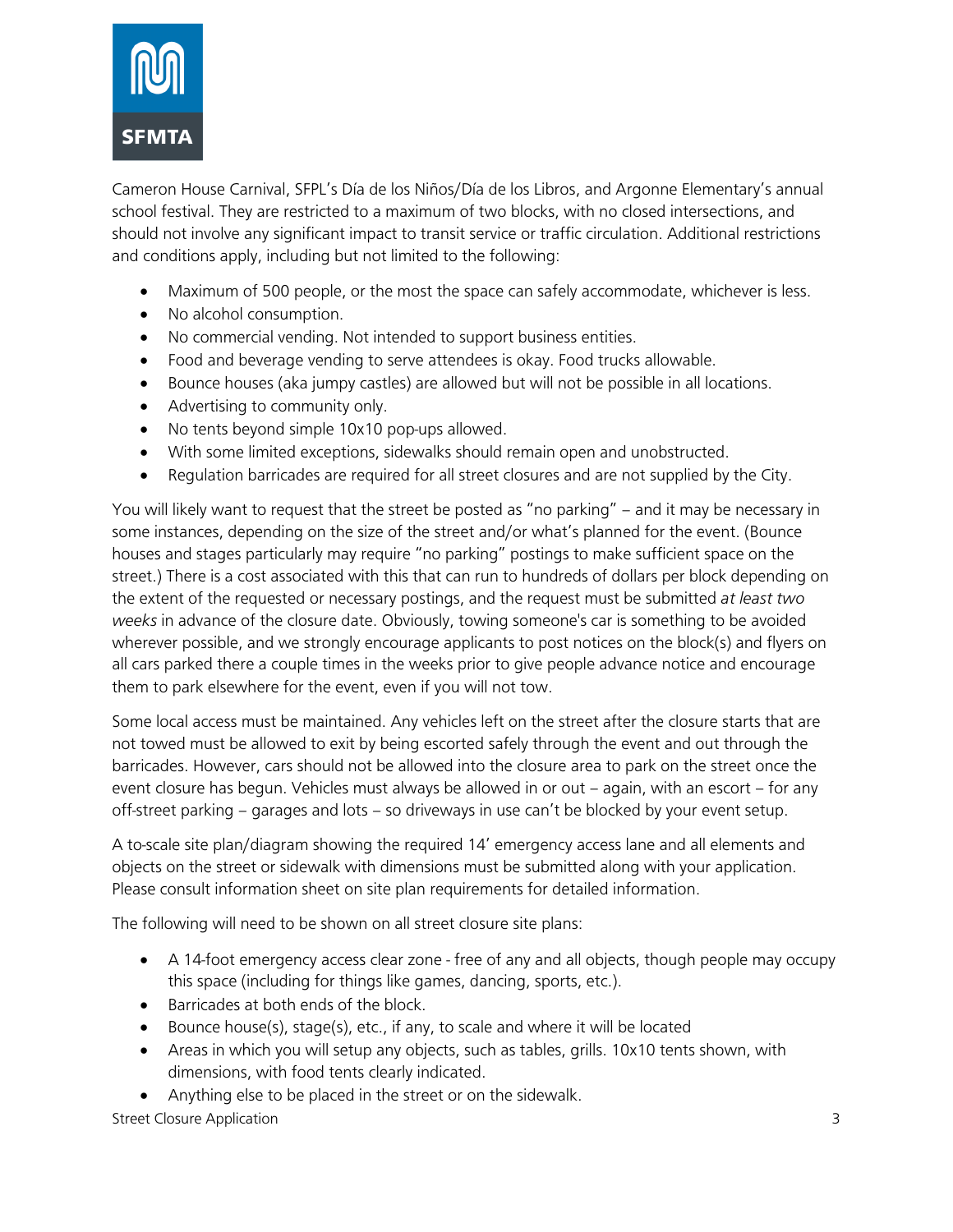

Please make sure to clearly label all elements of the site plan including areas that will have local access during the event. If you will be requesting any "no parking" posting, please indicate where. Please consult information sheet on site plan requirements for detailed information.

Note that a street closure permit for is just to close the street to vehicle traffic and does not change other City regulations. Additional permits (with additional fees) may be required depending on the activities at your event.

#### Street Fairs

Street fairs are larger community events, sponsored by a community, neighborhood, or merchant association, and designed to celebrate and support the community in which they occur. Examples include the Haight Ashbury Street Fair, the Castro Street Fair, and the North Beach Festival. They can – and typically do – involve closures of more than 5 blocks, with closed intersections, signification traffic circulation impacts, and reroutes of transit services. The street fair must be free and open to the public.

Applications for street fairs must be submitted at least 90 days in advance. However, because of the scope and complexity of street fairs, the potential additional permits and processes involved, and the demands they make on City agencies for review and staffing, if you are considering applying for a new street fair, you should contact us well in advance – at least six months – to discuss feasibility and logistics. Applications may be submitted up to a year prior to the event date.

A complete application includes: site plan(s) for all blocks to be closed; a detailed written description covering activities, staffing, etc.; and payment of the application fee.

ISCOTT/SFMTA Special Events staff are happy to consult with you to structure an event that fulfills your goals while limiting as much as possible the costs and additional permits and processes required.

#### General Special Events

Special Event applications may be submitted by any person or entity, and may be for events of any size, closing any number of blocks, without or without impacts to public transit or traffic circulation. The more complex or impactful the event, the more time may be needed for proper review by City and other agencies, and the greater the costs associated with additional permits, City services, etc. required for the event. It may be challenging, even impossible, to complete the review and additional processes required for large events if the application is not submitted well in advance of the proposed event date. However, we will accept an application provided it is submitted at least 30 days in advance; however, the application fee is non-refundable and non-transferrable.

A complete application includes: site plan(s) for all blocks to be closed; a detailed written description covering activities, staffing, etc.; and payment of the application fee.

ISCOTT/SFMTA Special Events staff are happy to consult with you to structure an event that fulfills your goals while limiting as much as possible the costs and additional permits and processes required.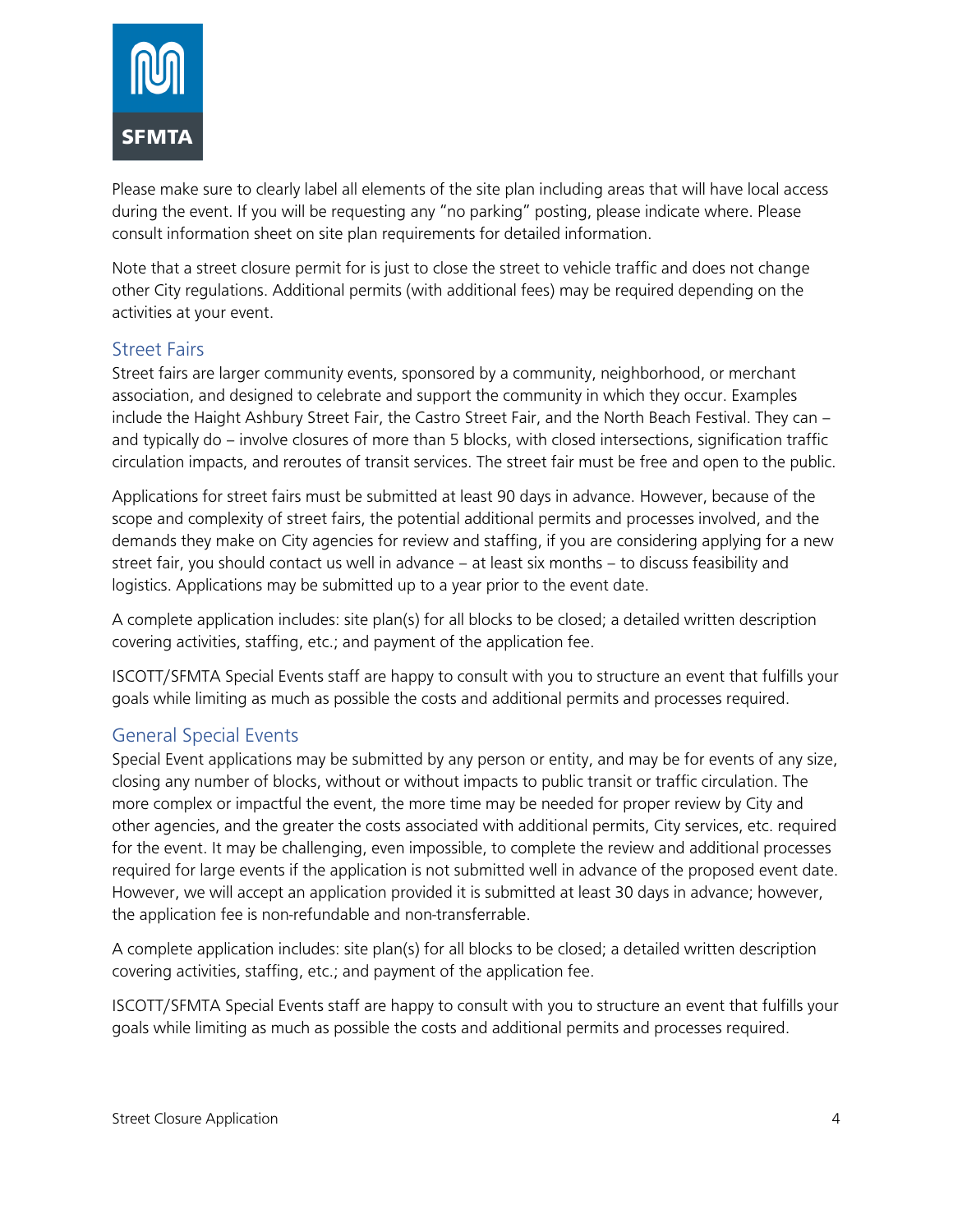

# FilmSF Projects

Film and still photography shoots with permits issued by or in progress with FilmSF may apply for a Special Event Street Closure. Some normal permit requirements – such as insurance and arrangements for security – are met as part of FilmSF permitting, but in general all special event permit requirements and conditions apply. Consult with FilmSF on applying for a street closure for your proposed project.

# Athletic Events

This category is intended primarily for larger road races – foot or bicycle – that traverse a large number of blocks. Smaller, contained sports/athletic events, such as skateboarding exhibitions and contests, outdoor rock-climbing activities, etc. may be treated as regular special events. Road races have expanded public outreach/notification requirements and typically require significantly more time to review. All athletic events will require insurance and an approved emergency medical plan; medical plans can take two months to complete.

New road races – or significant changes to existing ones – may require approval by the Board of Supervisors. If you are interested in holding a new road race or similarly impactful athletic event, please contact us at least 6 months in advance to discuss.

# Filing Applications

#### Where to File Application:

Applications may be filed online (preferred) or by emailing a completed PDF to SpecialEvents@sfmta.com.

Printed applications (not recommended) currently are still being accepted; they can be hand-delivered or mailed to: SFMTA Attn: Special Events, 1 South Van Ness Ave., 7th Floor, San Francisco, CA 94103- 5417

#### Filing Fees:

#### Neighborhood Block Parties

| Complete Application Received | July 1, 2021-June 30, 2022 | July 1, 2021-June 30, 2023 |
|-------------------------------|----------------------------|----------------------------|
| 120+ days before event        | \$50                       | \$50                       |
| 90-120 days before event      | \$75                       | \$50                       |
| 60-89 days before event       | \$100                      | \$100                      |
| 30-59 days before event       | \$150                      | \$200                      |
|                               |                            |                            |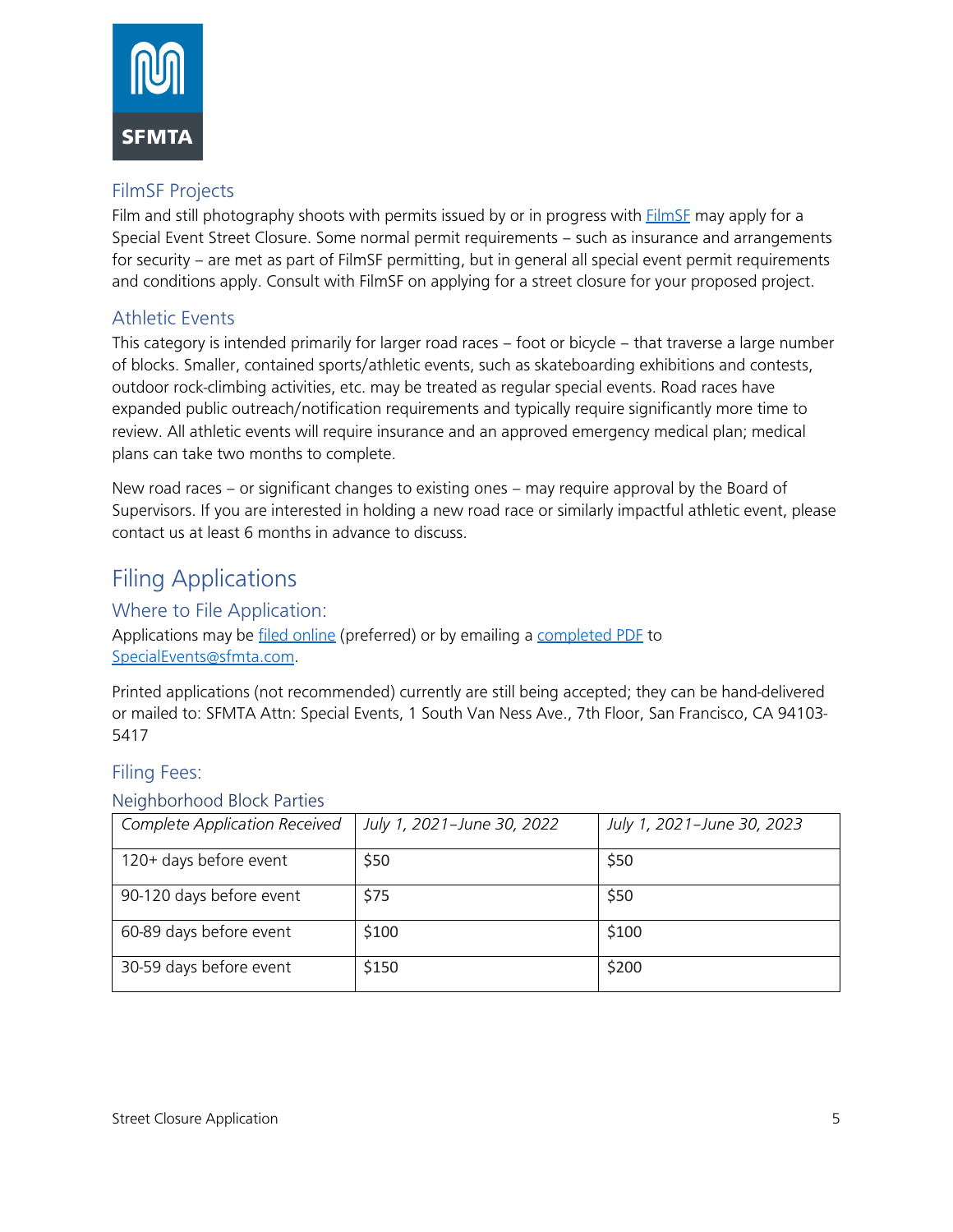

#### Community Events

| <b>Complete Application Received</b> | July 1, 2021-June 30, 2022 | July 1, 2021-June 30, 2023 |
|--------------------------------------|----------------------------|----------------------------|
| 120+ days before event               | \$100                      | \$150                      |
| 90-120 days before event             | \$150                      | \$150                      |
| 60-89 days before event              | \$200                      | \$225                      |
| 30-59 days before event              | \$250                      | \$275                      |

#### All Other Events

| <b>Complete Application Received</b> | July 1, 2021-June 30, 2022 | July 1, 2021-June 30, 2023 |
|--------------------------------------|----------------------------|----------------------------|
| 120+ days before event               | \$1,100                    | \$1,150                    |
| 90-120 days before event *           | \$1,325                    | \$1,400                    |
| 60-89 days before event              | \$1,600                    | \$1,700                    |
| 30-59 days before event              | \$2,000                    | \$2,100                    |

\* Street Fair applications are due at least 90 days in advance of the event

All fees are non-refundable and non-transferrable and payable to the *SFMTA* and may be paid online (preferred) or by check or money order. For applications submitted online or via email, you will be sent a link to make payment online. Payment must be received for an application to be complete – applications without payment are incomplete and beyond an initial intake review will not be processed until payment is received. If payment is not submitted promptly, a new application fee may be assessed.

## Complete Applications

A complete application will include:

- 1. Completed online application or signed PDF received in our office by email, postal mail, or hand delivery at least 30 days prior to the event
- 2. Application fee (paid online or via check/money order with printed application)
- 3. Site plan / detailed diagram of event layout
- 4. Detailed write-up of event including, as applicable, general description, narrative/run of show, waste management plan, description of planned outreach. (Additional information may be required depending on the nature of the event and activities planned.)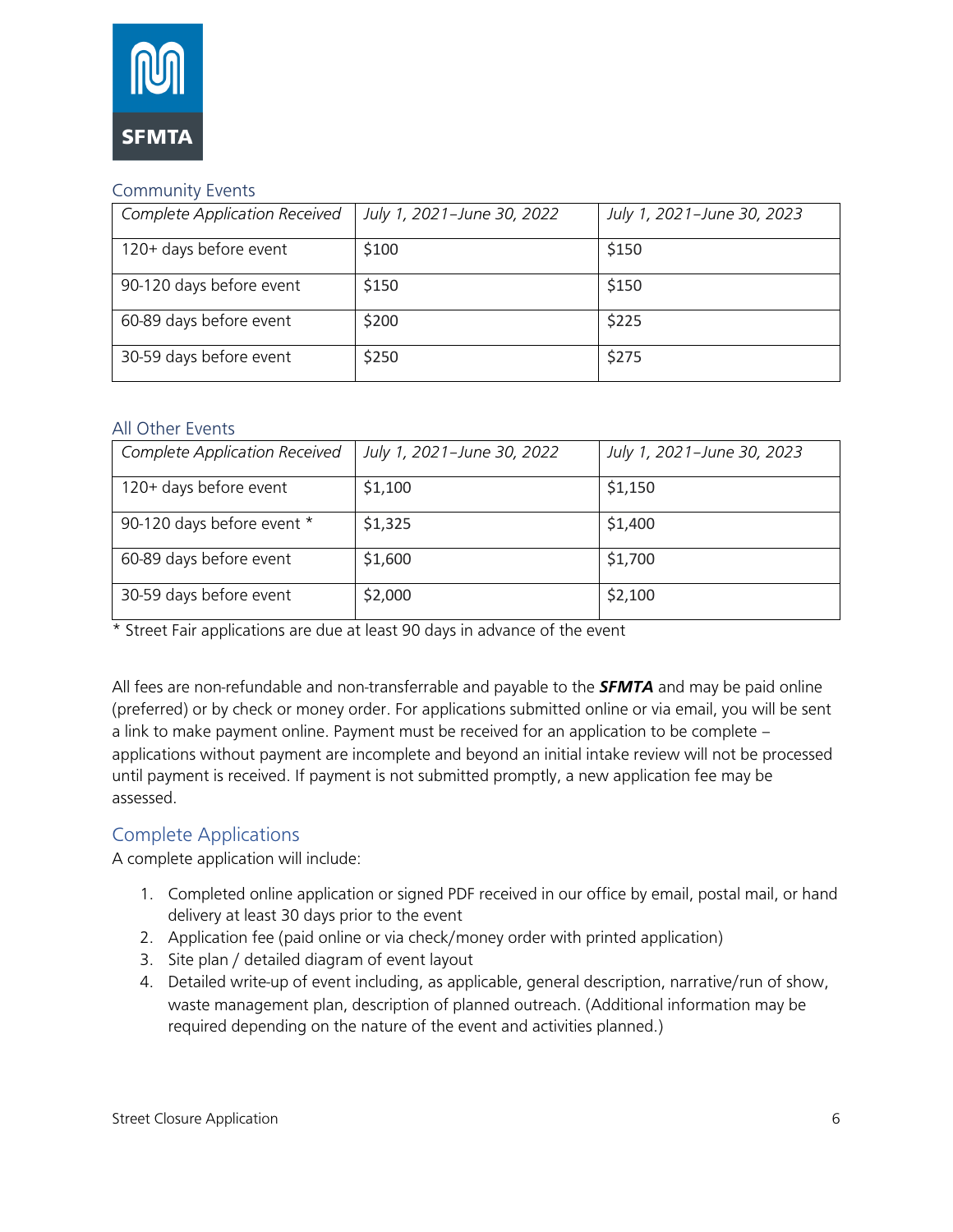

### *Failure to complete the application fully including submission of all sketches, drawings and other material required as well as signing the application (if printed) and payment of the application fee may result in rejection of the application in full.*

Additional material, such as insurance or a medical plan, may be required by the permit, but these are not needed for the application.

#### Site Plan

See separate information sheet that details site plan guidelines. A site plan adequate for City agency review is a requirement for a complete application. ISCOTT/SFMTA Special Event staff can work with you to refine your site plan, but if an adequate and appropriate site plan is not produced in sufficient time for review by the Committee, the application may be rejected as incomplete/invalid.

The required site plan should consist of to-scale drawing(s) showing the street, sidewalk, stages, booths, fencing, barricades, and any other objects placed within the requested closure area and include the following, as applicable:

- 1. All streets to be closed accurate and to scale, and including features such as parklets, sidewalk bulb-outs, transit islands, bike share stations, and curb cuts/off-street parking access. Complex events may require separate plans for each block.
- 2. Emergency access lane (14 feet minimum; wider may be required) running straight through all closed blocks.
- 3. Number and location of booths, with food and/or beverage booths clearly indicated.
- 4. Number, location, and type of recycling and refuse containers.
- 5. Portable toilets & sinks, including those which are ADA compliant.
- 6. Stages (with ramps shown), tents, and other objects, if any.
- 7. Beer gardens or other alcohol sales areas, if any.
- 8. Any other physical objects that will be placed on the street or sidewalk.
- 9. Space for monitored bicycle parking (for events with 2000 or more attendees).
- 10. Muni routes, transit shelters and bus stops
- 11. Manhole and utility covers in the street
- 12. Any fencing.

Site plans should also show fire hydrants, and if any objects are to be placed on the sidewalk, standpipes, building entrances/exits, and fire escapes. Obstruction of any of these fire safety infrastructure elements can't be permitted.

There should be an unobstructed path of the travel for pedestrians on the sidewalks, and accessibility ramps and crosswalks may not be occupied or obstructed. Substantive sidewalk impacts may require a Temporary Occupancy permit from Public Works

Crosswalks and intersections may not have any objects placed in them.

Events that plan to request any "no parking" posting outside the area of the street closure should include a map indicating the curb faces that will be requested. Note that "no parking" must also be

Street Closure Application 7 and 7 and 7 and 7 and 7 and 7 and 7 and 7 and 7 and 7 and 7 and 7 and 7 and 7 and 7 and 7 and 7 and 7 and 7 and 7 and 7 and 7 and 7 and 7 and 7 and 7 and 7 and 7 and 7 and 7 and 7 and 7 and 7 a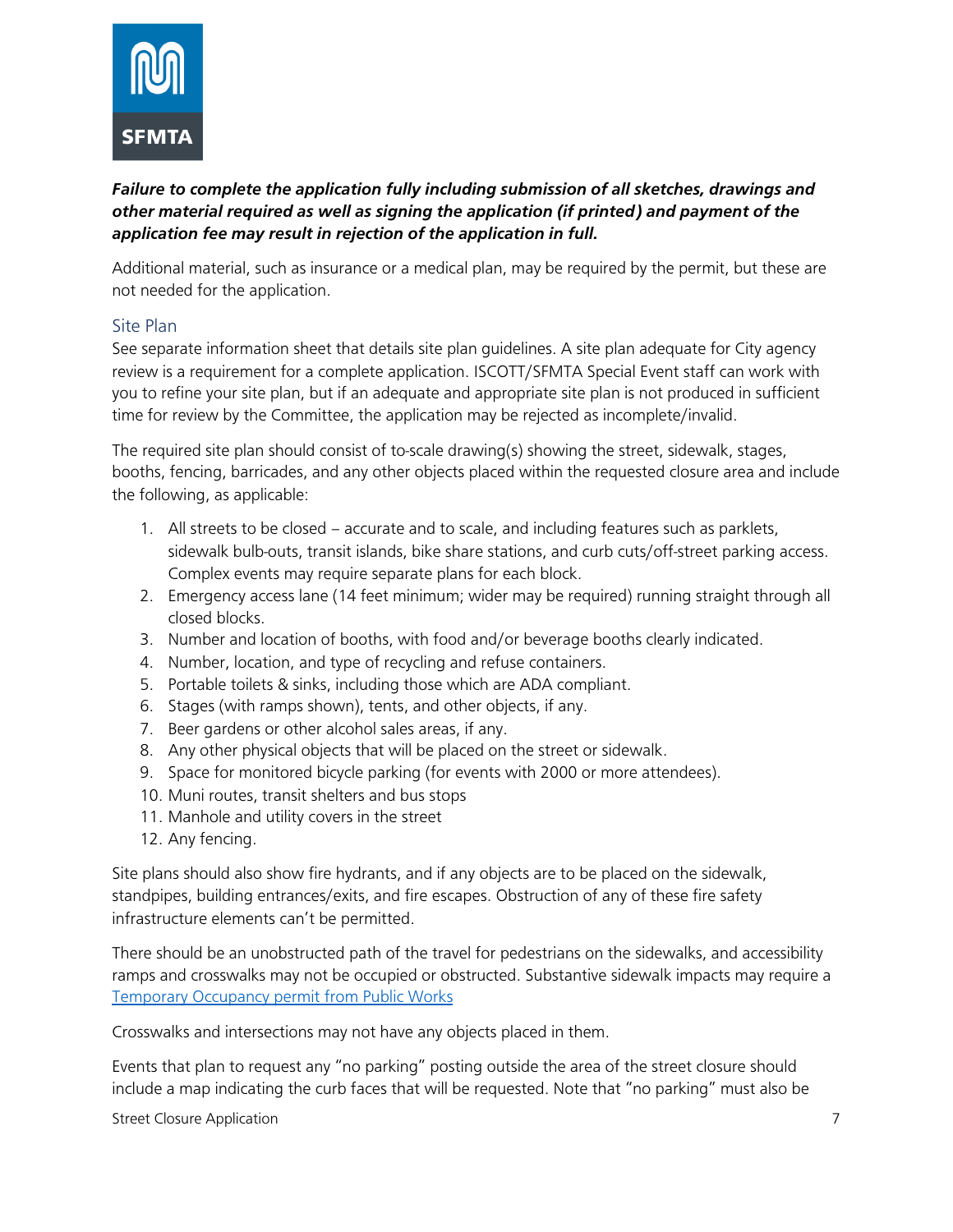

requested for the area of the street closure, if needed, and that there is a cost associated with this service separate from the application fee. A single "no parking" request is typically submitted after approval of the street closure, covering all the space within the closure and any additional space outside it required to support the event. Other elements that may require "no parking" posting include: a taxi zone; white zones for passenger drop off and pick; and temporary blue zones. SFMTA staff will work with you to identify these needs and suitable locations as part of the review of your application. Note that "no parking" may not be requested for parking for event staff or attendees.

#### Written Description

The required written description should provide sufficient information for the event to be evaluated and other required permits or approvals identified. All event descriptions should address the following:

- 1. "Run of show" listing the times for set-up, event activities, and breakdown/clean-up.
- 2. Staffing for barricades, security, cleaning, etc.
- 3. Public/private whether the event is free and open to the public; ticketed (whether or not tickets or free); or private/restricted (e.g., to organization members only, etc.).
- 4. If alcohol is being served, details on what is being served, by whom, and what license arrangements will be pursued.
- 5. Whether there will be any entertainment, music, or amplified sound.
- 6. Security arrangements overall security plan, including number of staff assigned to function, and name of security company if applicable.
- 7. Estimate of attendance and of crowd capacity of space; arrangements for when event nears capacity.
- 8. Waste management and recycling plan
- 9. Proposed outreach plan to inform residents and businesses on the block(s) to be closed, and other impacted stakeholders, of your request to close the street. Outreach is generally best conducted after applying and consultation with ISCOTT/SFMTA Special Events staff, but if some outreach has already been done, describe as part of the event write-up.
- 10. Water plan San Francisco legislation restricts the sale or distribution of packaged water at ISCOTT-permitted events with more than 100 attendees; for events where it is needed, detail arrangements for providing water. Participant athletic events such as marathons are exempt. Most events that are not street fairs or dance parties will not require a water plan.

Complete specifics on security, alcohol, waste management, water, etc. will likely not be available at the time of application. However, initial plans or an outline should be included. Final details can be developed during the application review process or after a street closure permit is granted – provided there are no substantive changes to the event, and that a revised description and site plan (if layout of event changes) are submitted to **SFMTA Special Events** in sufficient time for staff review and approval before the date of the event.

In many cases, applicants will not be sure of some of the other details or requirements – such as how many porta-potties will be needed or if a water plan or monitored bicycle parking is appropriate. ISCOTT/SFMTA Special Event staff can assist in fleshing out these issues either before an application is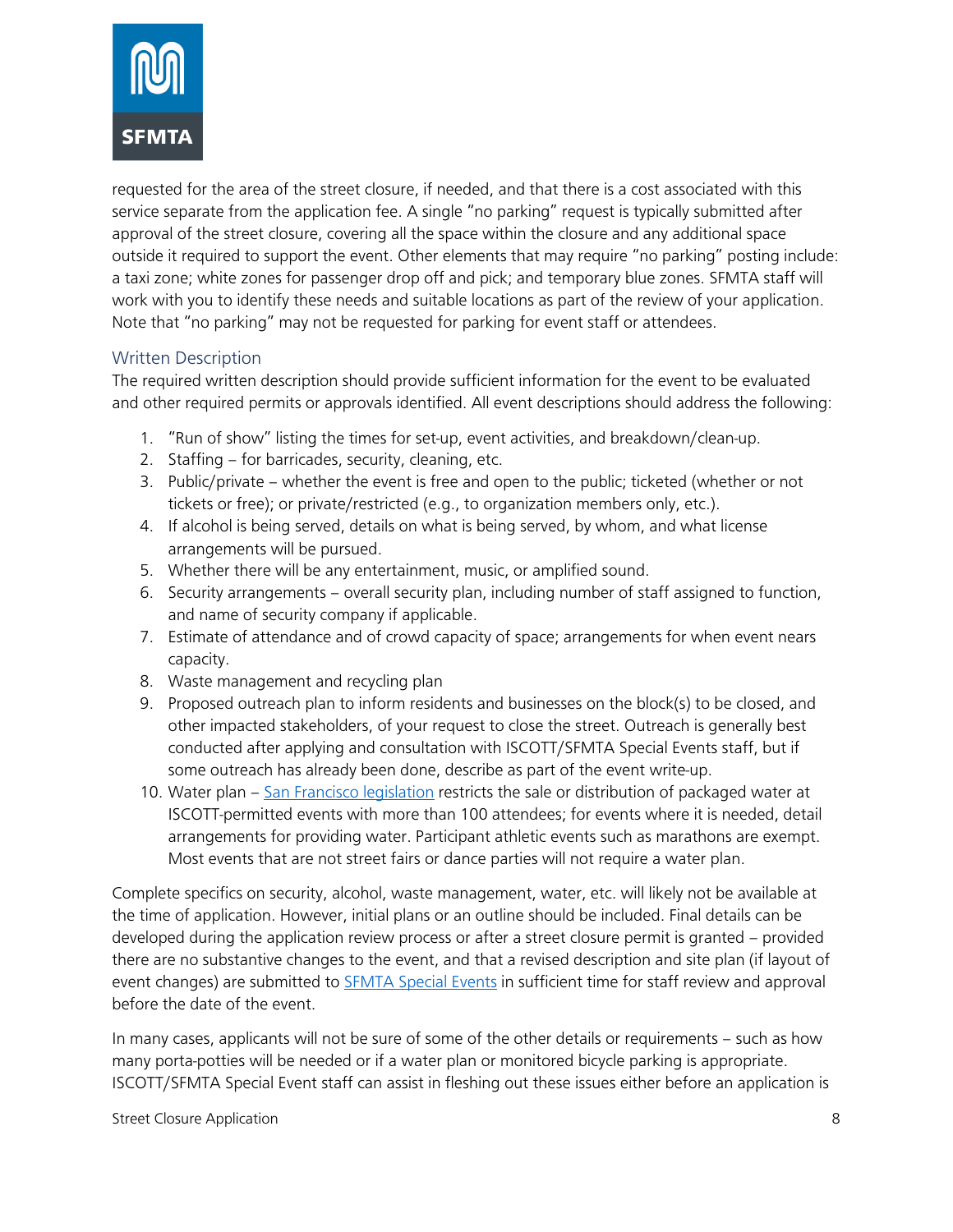

submitted or during the review process. In some cases, this will require producing a new site plan – for instance, if monitored bicycle parking is required, but was not shown in the originally submitted site plan; or if a larger emergency access lane is needed.

#### Review Process public hearings

#### Overview

Applications are subject to review by City staff from multiple agencies who may request additional information or revisions. Requests for temporary street closures then typically are scheduled for review by ISCOTT at a public hearing. A recommendation for approval or disapproval will be made by the Committee, along with any conditions deemed necessary for the event, and this recommendation will be forwarded to the Director of the SFMTA, and – if approved – a permit issued (via email).

#### Public Notice

ISCOTT hearing notices are posted on blocks to be closed at least 7 days in advance of the public hearing. In most cases, the posting will be done by the applicant with a notice provided by SFMTA Special Events. The applicant is responsible for the removal of the posted notices after the hearing. A declaration and supporting photos must be submitted for the posting, and a declaration for the removal. If the request is not approved, the applicant will still be required to remove the notices.

Major athletic events – such as marathons and similar road races – and other large or particularly impactful events may be required to conduct extensive outreach to community and neighborhood groups prior to the public hearing. Major athletic events also are required to do an additional round of public notification a minimum of 72 hours in advance of the event itself. Notices on streets to be closed for athletic events should indicate if parking will or will not be impacted because of the event.

Other events may be required to perform additional outreach as determined by ISCOTT staff. For new events with a significant impact, a postal mailing to all addresses in the impacted area may be required.

#### Public Hearing

The hearing date will be scheduled by ISCOTT staff. All applicants will be notified at least one week in advance. It's generally possible for an applicant to select a hearing date that works for their schedule. All interested parties are encouraged to attend. Currently, hearings are remote only, joinable by phone or computer, though this could change to a hybrid of remote and in—person in the future.

Simple events on blocks with no history of concerns, and recurring events that have not generated complaints or issues previously may be placed on the Consent Calendar. Their applicants will not need to attend the hearing, but of course are welcome.

Hearings are held on the 2nd and 4th Thursdays of the month (except November and December) at 9am at 1 South Van Ness Avenue, San Francisco, 7th Floor. (Due to the holidays, hearings are held on the 2nd Thursday only in November, and on the 1st and 3rd Thursdays in December.)

The hearings typically last around 1-1.5 hours. However, they are public hearings, and members of the community and anyone wishing to comment on an application are welcome; high profile events may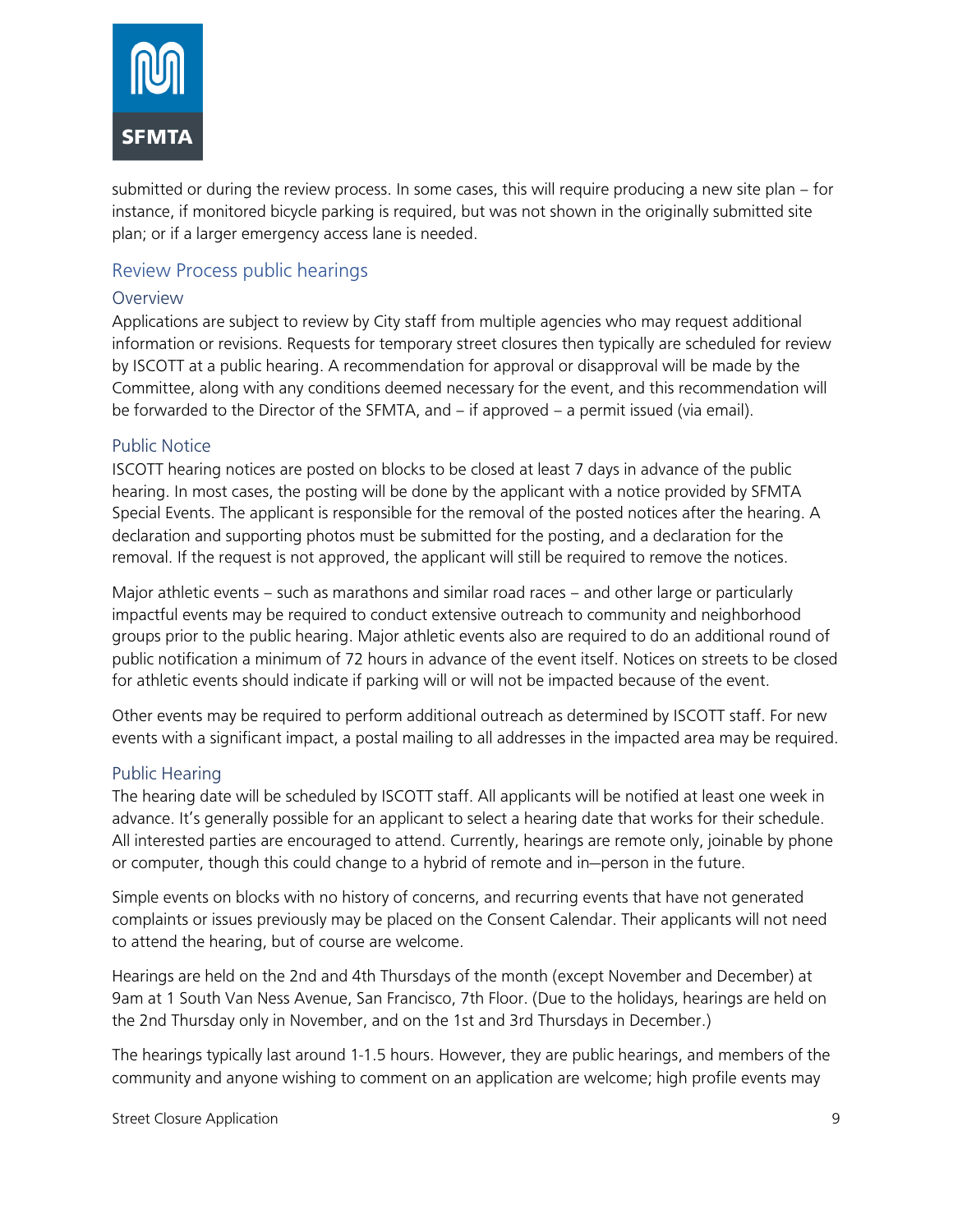

attract more public comment, and this can extend the time of the meeting. Applicants give a brief (1-5 minute) synopsis of their event, location, and activities, and respond to any Committee questions or issues raised by the public. After the Committee and members of the public have commented and questions have been addressed, the Committee votes to approve or deny the event, or it may be placed on hold for further discussion and a new hearing date.

The Committee is comprised of representatives of the following City agencies: SFMTA, Police, Fire, Public Works, Public Health, the Entertainment Commission, and the Planning Department. These represent for the most part offices that are responsible for reviewing, managing, and permitting activities typically associated with special events held on City streets –food vending, security, cleaning, outdoor sound, and the like.

#### Notification of the Decision

The Minutes of the public hearing are posted online and a copy sent to all applicants showing the Committee's decision. Copies also are sent to various City agencies and other impacted entities, as applicable. If an application is approved, the applicant will receive a permit letter via email within 10 business days of the hearing, assuming all required materials have been submitted and fees paid.

#### IMPORTANT

- The permittee is responsible for reading their permit in full and complying with all conditions and regulations listed in the permit and any accompanying material.
- It is the permittee's responsibility to comply with all State and Federal laws and disability access requirements applicable to the event. Compliance with the City's permit requirements does not exempt the permittee from any additional requirements that may be imposed by State or Federal laws.
- By acceptance of an ISCOTT permit, the permittee agrees to indemnify, hold harmless and assume the defense of the City and County of San Francisco from and against any and all claims, demands and actions for damages resulting from work under this permit, regardless of the negligence of City and County of San Francisco.

There may be charges or fees from other City departments depending on activities being conducted or services required, including Muni, Fire, Public Works, Public Health, Police, SFMTA Enforcement, and the Entertainment Commission. Please check with the appropriate agencies as to their current fee schedule for services/permits. (Some events may require additional permitting or review by other agencies, such as Caltrans, the National Park Service, and the Presidio Trust; this is rare and mostly occurs with large road races that traverse the jurisdictions of multiple agencies.) Invoices for City charges are typically sent out a month after the event.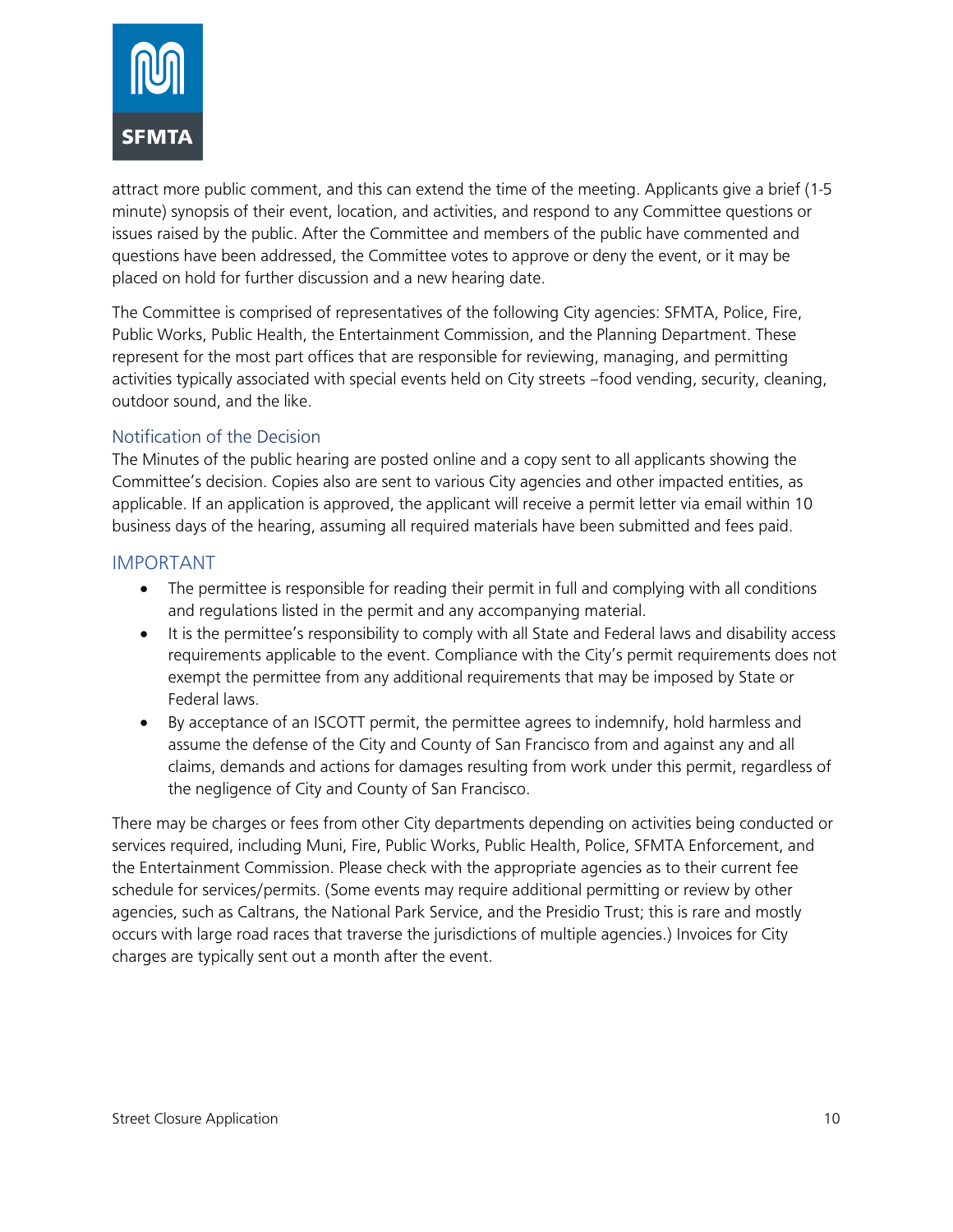

# **Conditions**

#### General

By submitting a request for a street closure, the applicant agrees to abide by the conditions of San Francisco Transportation Code Article 6, Sec. 6.7 during the entire event, as well as other conditions

#### Insurance

Permittees for street fairs, major events, and other events as determined by ISCOTT shall be required to provide an insurance policy naming the City as an additional insured, in a form approved by the City's Office of Risk Management. Generally, events wait until after approval to obtain insurance, which is not required for all events. However, certificates of insurance, in format and with insurers satisfactory to the City evidencing all applicable coverages, must be furnished to the City not less than 10 working days prior to the date of the event and before commencing any operations under the permit, otherwise the permit will be revoked. *Apply early* to give yourself time to obtain necessary insurance after the permit is issued.

## Smoking / Tobacco

All permittees shall comply with the requirements of San Francisco Health Code Article 19L, "Prohibiting Smoking at Certain Outdoor Events."

The event producer shall notify the public that the event is smoke-free by meeting the following conditions:

- 1. All electronic or print promotional materials, including but not limited to, website, email, social media, print advertisements, radio, television, and newspaper, shall state that this is a smoke free event per SF Health Code, Article 19L.
- 2. Each event shall have at least one "No Smoking" sign at each point of entry and exit.
- 3. Events with amplified sound must make an announcement at the start and at least one announcement every two hours at each stage during an event that it is a smoke free event.

Per San Francisco Health Code Article 19N, the use of electronic cigarettes (vaping, etc.) is also prohibited. Note that these conditions and restrictions apply to the smoking or vaping of *any substance*.

Failure to comply with this permit condition will impact consideration of any future application for street closures.

The placement of Tobacco advertising and promotional displays in publicly visible locations is strictly prohibited by San Francisco Police Code Section 674. In addition, the placement of tobacco advertising and promotional displays on property owned or controlled by the City and County is strictly prohibited by San Francisco Administrative Code Section 4.20. Any violation of either of these ordinances during your event could result in the revocation of the street closure permit.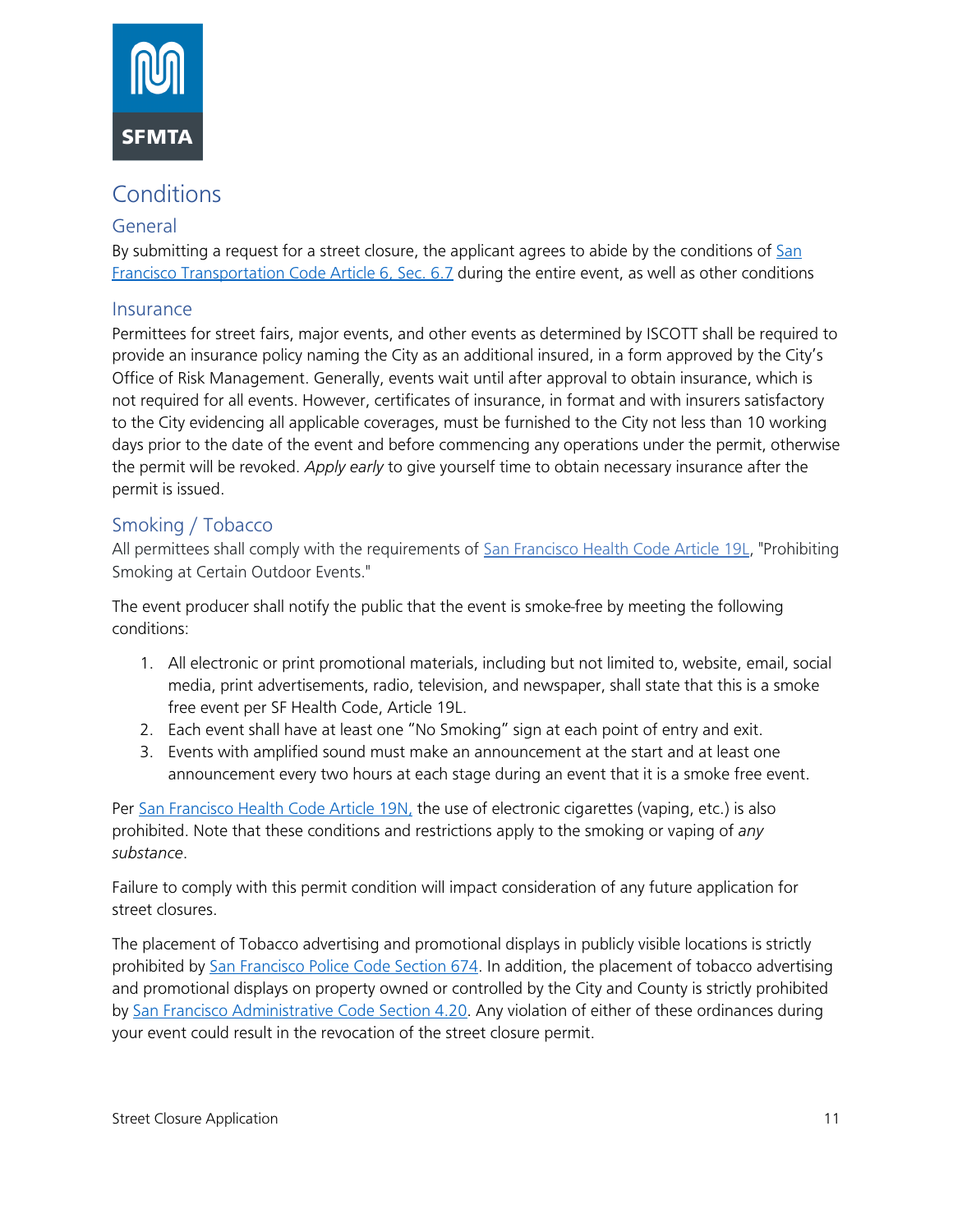

#### Zero Waste

All events must comply with City zero waste policies. The Department of Environment offers periodic online training for people who are planning or want to conduct events on meeting the City's waste management goals. Larger events will typically hire an "event greener" for waste management.

### Packaged Water

The sale and distribution of containers of water is prohibited by San Francisco Environment Code, Chapter 24 at ISCOTT permitted events with 100 or more participants. Packaged water is defined as water in a sealed box, bag, can, glass bottle, rigid plastic bottle or other container and having a capacity of one liter or less. "Participant Athletic Events" – road races, marathons, etc. – are exempt from this condition.

Most events permitted via ISCOTT will not require water to be provided to attendees. If water is deemed important for public safety and well-being at your event, you will be required to submit a plan for how it will be provided in compliance with the condition barring the sale and distribution of packaged water. If you are unable to meet this condition, the Department of Environment may grant a waiver.

## Temporary Blue Zones

After ISCOTT approval of a street closure application, the permit applicant must request temporary blue zone(s), as determined by SFMTA Special Events, through the SFMTA Temporary Sign Shop, typically as part of a request for the post of "no parking" areas for the event. The costs for the posting of these spaces will be charged.

There are limitations on where temporary blue zones can be created. Determining the precise location(s) can be done after approval of the special event permit.

Neighborhood block parties typically do not require temporary blue zones.

Failure to comply with any of the terms of the temporary blue zone policy may result in denial of future temporary street closings by the permit applicant.

# Monitored Bicycle Parking at Public Events

Monitored bicycle parking may be required for events with an anticipated number of participants/attendees greater than 2000, particularly street fairs and other large community events that are free and open to the public. Monitored bicycle parking should be provided for at least 1% of expected attendees. The minimum amount of space required for each bicycle is 6 feet long and 1 3/4 feet in width, so an average parking space will fit 10 bicycles. Monitored bicycle parking should be located within a one block radius of a regular entrance to the event. Possible locations are school yards, on-street parking spaces, garages, or parking lots.

The permittee may charge a small fee to cover the cost of providing this service. All event publicity should include information on the monitored bicycle parking – its availability, location, and cost. The San Francisco Bicycle Coalition regularly provides bike parking services at major events in the City.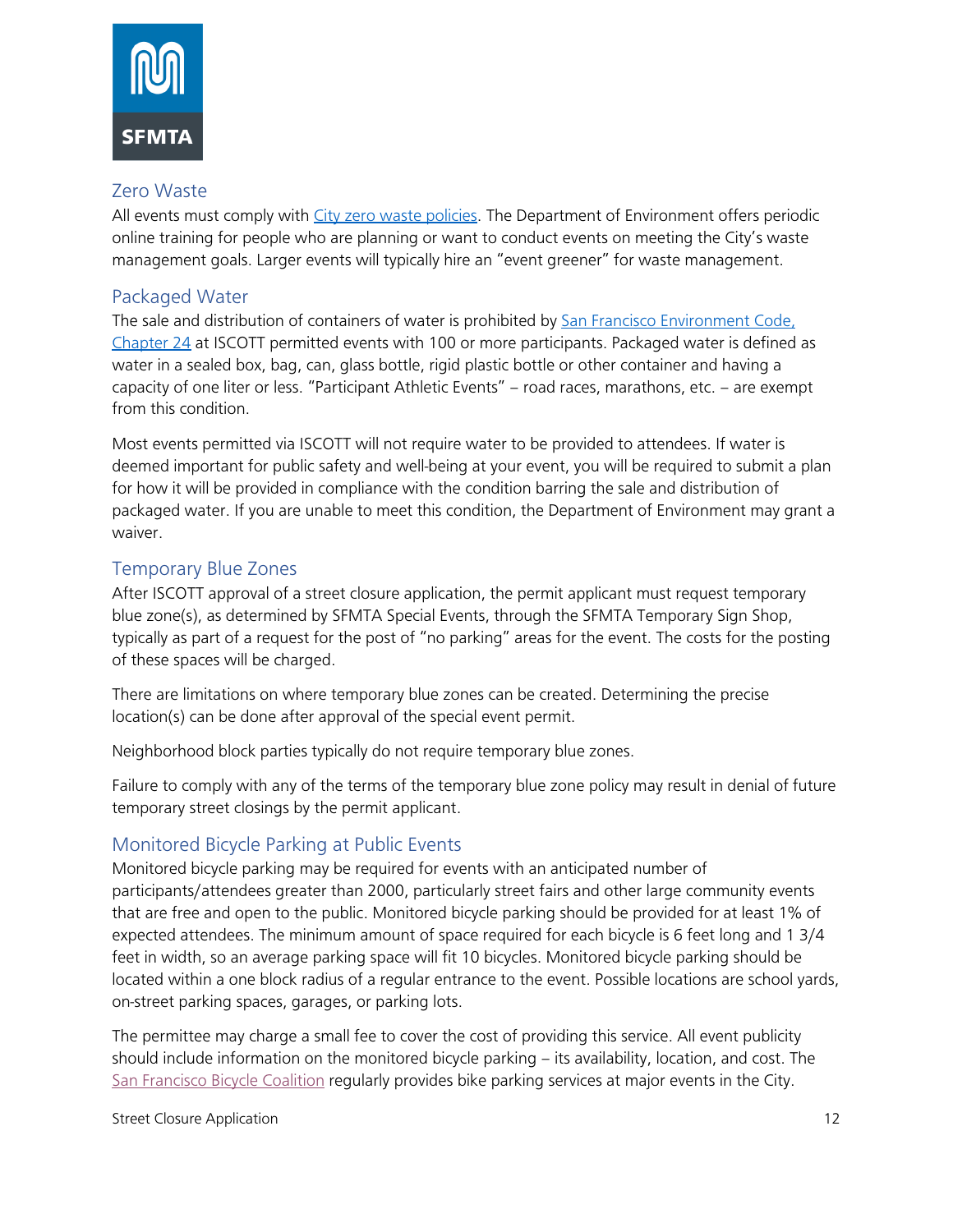

## Emergency Medical Services Plan

There is a requirement for a Special Event Medical Plan for all major events and athletic events permitted via ISCOTT. For more information visit https://www.sfdph.org/dph/comupg/oservices/emergency/SFmedicalPlans.asp

ISCOTT and the Department of Emergency Management will determine if a Medical Plan will be required for your event. If so, ideally you should aim to submit the plan at least two months prior to the event. Any event that has not had its medical plan approved at least a week prior to the event may have its permit for a street closure revoked.

Medical plans typically require that events hire EMTs, ambulances, and/or other medical assets. Costs for these should be considered when planning your event. Ambulances and EMTs may not be available on the proposed date of your event, particularly if other events requiring these medical assets have already been scheduled.

## Other Permits and Conditions

Depending on the types of activities planned, the applicant may be required to meet other conditions and/or get permits from other agencies, including but not limited to the San Francisco Fire Department, the Department of Public Health, the San Francisco Police Department, the Entertainment Commission and/or Public Works, as well as, potentially, other City, regional, and state agencies. Applications for Fire Department, Public Health Department, and Entertainment Commission permits must be filed at least 10 working days before the event. Other permits may have earlier deadlines. An application for a street closure submitted at the 30 deadline for such applications may not have sufficient time to complete all other required permitting processes before the event, leading to the event having to cancel at the last minute. *Apply early.*

*Once you have read all of the above information and reviewed any appropriate additional material, please complete the application on the following pages or apply online.*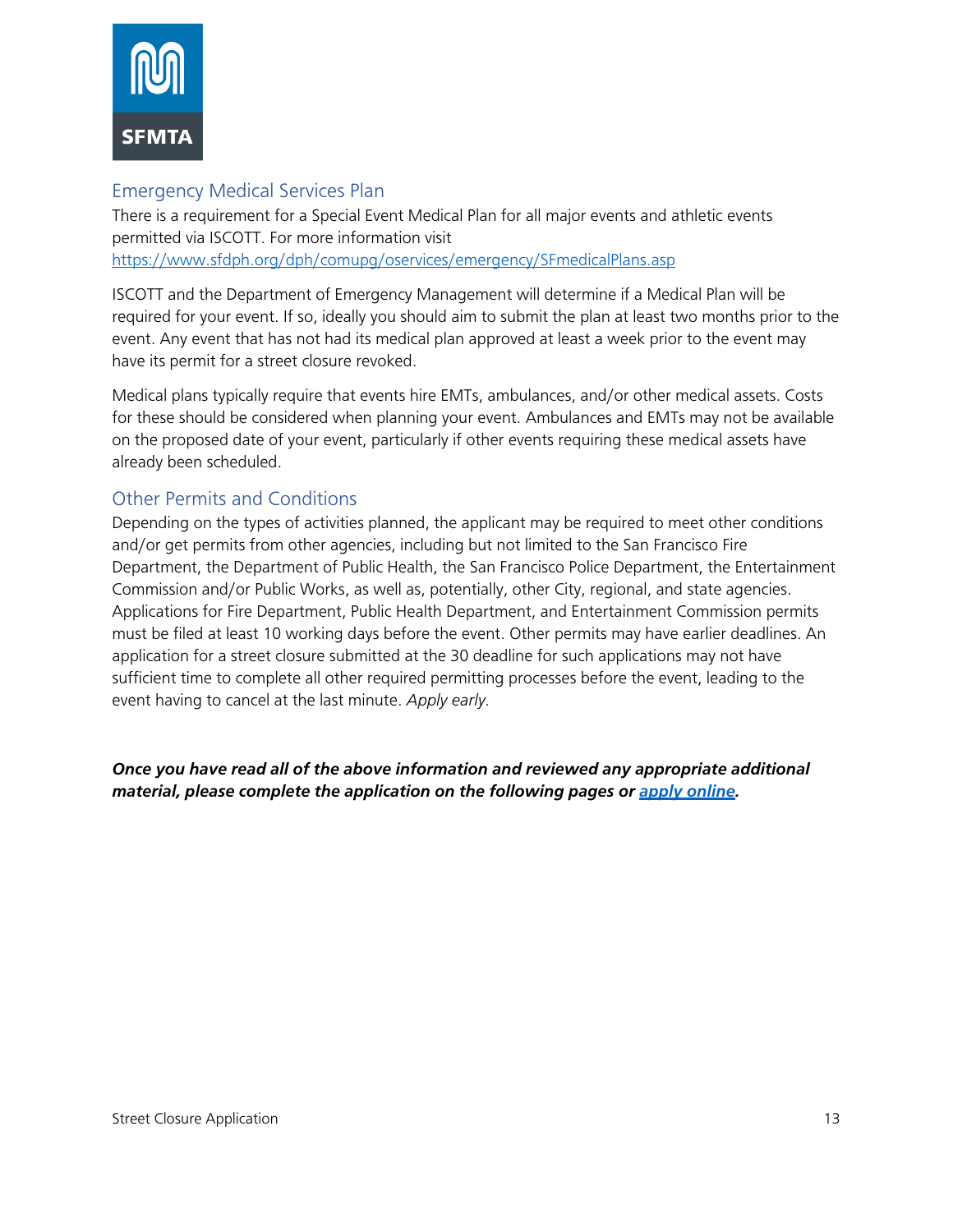# Application for Special Event Street Closure **SFMTA**

# Application for Temporary Street Closure

Note: Failure to fully complete this application and to provide the application fee, required drawing(s), and other material may result in denial of this request. Must be submitted to SFMTA at least 30 days in advance of the event (90 days for street fairs). This application form is only valid through June 30, 2022. Please go to www.sfmta.com for the most up to date application forms.

| Date of Applicant:                                                          |                                                                     |  |                                                                                                                                                                                                                               |
|-----------------------------------------------------------------------------|---------------------------------------------------------------------|--|-------------------------------------------------------------------------------------------------------------------------------------------------------------------------------------------------------------------------------|
| Applicant Name:                                                             |                                                                     |  | <u> 1980 - Amerikaan Staatsman van die Staatsman van die Staatsman van die Staatsman van die Staatsman van die S</u>                                                                                                          |
| Address:                                                                    |                                                                     |  |                                                                                                                                                                                                                               |
| Email Address:                                                              |                                                                     |  |                                                                                                                                                                                                                               |
| Organization:                                                               |                                                                     |  |                                                                                                                                                                                                                               |
| Event Name:                                                                 |                                                                     |  |                                                                                                                                                                                                                               |
| Closure locations, dates and times: (Include time for set up and breakdown) |                                                                     |  |                                                                                                                                                                                                                               |
|                                                                             |                                                                     |  |                                                                                                                                                                                                                               |
| (Street Name)                                                               | (Cross Street)                                                      |  | (Cross Street)                                                                                                                                                                                                                |
| Start date/time:                                                            | <u> 2008 - Jan Barnett, mars et al. (b. 1982)</u>                   |  |                                                                                                                                                                                                                               |
|                                                                             |                                                                     |  |                                                                                                                                                                                                                               |
| Start date/time:                                                            |                                                                     |  |                                                                                                                                                                                                                               |
|                                                                             |                                                                     |  |                                                                                                                                                                                                                               |
| Start date/time:                                                            |                                                                     |  |                                                                                                                                                                                                                               |
|                                                                             |                                                                     |  |                                                                                                                                                                                                                               |
| Start date/time:                                                            |                                                                     |  |                                                                                                                                                                                                                               |
|                                                                             |                                                                     |  |                                                                                                                                                                                                                               |
| Start date/time:                                                            | <u> 1980 - Jan Barbarat, manazarta da kasas da shekara 1980 - A</u> |  |                                                                                                                                                                                                                               |
|                                                                             |                                                                     |  | If there are more than 5 closures, please say "see attached" above and attach a separate text file listing all<br>closures with a similar format. For the same event on multiple dates, list each date as a separate closure. |
| Intersections fully closed to all traffic                                   |                                                                     |  |                                                                                                                                                                                                                               |
| Start date/time:                                                            |                                                                     |  |                                                                                                                                                                                                                               |
| <b>San Francisco Municipal Transportation Agency</b>                        | 1 South Van Ness Avenue, 7th Floor                                  |  | San Francisco, CA 94103<br>SFMTA.com                                                                                                                                                                                          |

■ 311 Free language assistance / 免費語言協助 / Ayuda gratis con el idioma / Бесплатная помощь переводчиков / Trợ giúp Thông dịch Miễn Phí / Assistance linguistique خط المساعدة اللجاني على الرقم / gratuite / 無料の言語支援 / Libreng tulong para sa wikang Filipino / 무료 언어 지원 / การช่วยเหลือทางด้านภาษาโดยไม่เสียค่าใช้จ่าย / عط المساعدة اللجاني على الرقم